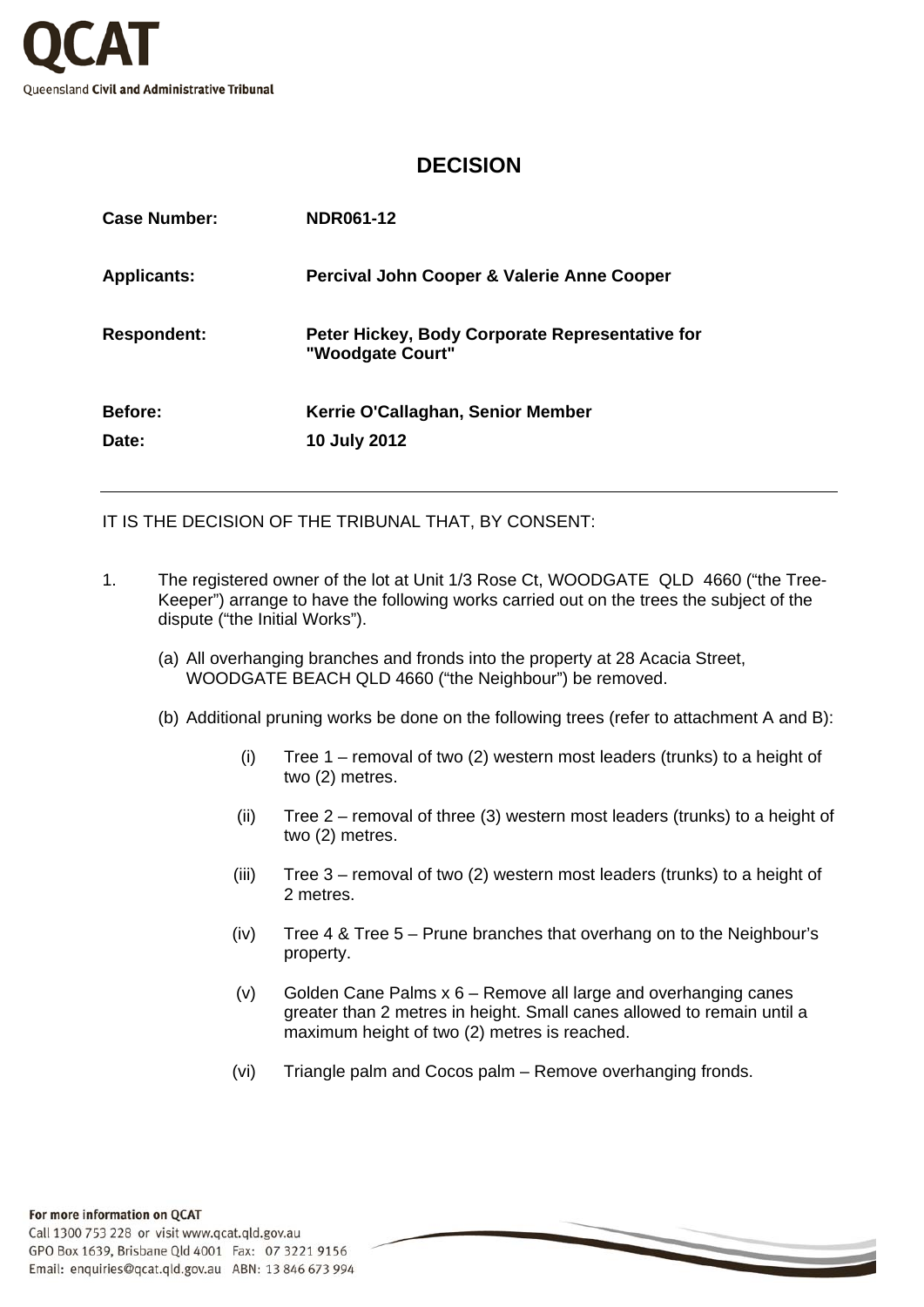

- 2. The Tree-Keeper arrange to have the following works carried out on the trees (refer to attachment A and B) the subject of the dispute ("the Maintenance Works"):
	- (a) Tree 1 be maintained to a maximum height of three (3) metres.
	- (b) Tree 2 be maintained to a maximum height of three (3) metres.
	- (c) Tree 3 be maintained to a maximum height of three (3) metres.
- 3. The Initial Works and the Maintenance Works are to be carried out by an Australian Qualifications Framework level 3 and appropriately insured arborist.
- 4. All pruning works are to be carried out in accordance with *Australian Standard* 4373-2007 *"Pruning of Amenity Trees".*
- 5. The Initial Works are to be completed within 60 days of the date of this decision.

Kerrie O'Callaghan Senior Member **Queensland Civil and Administrative Tribunal** 

Date: 10 July 2012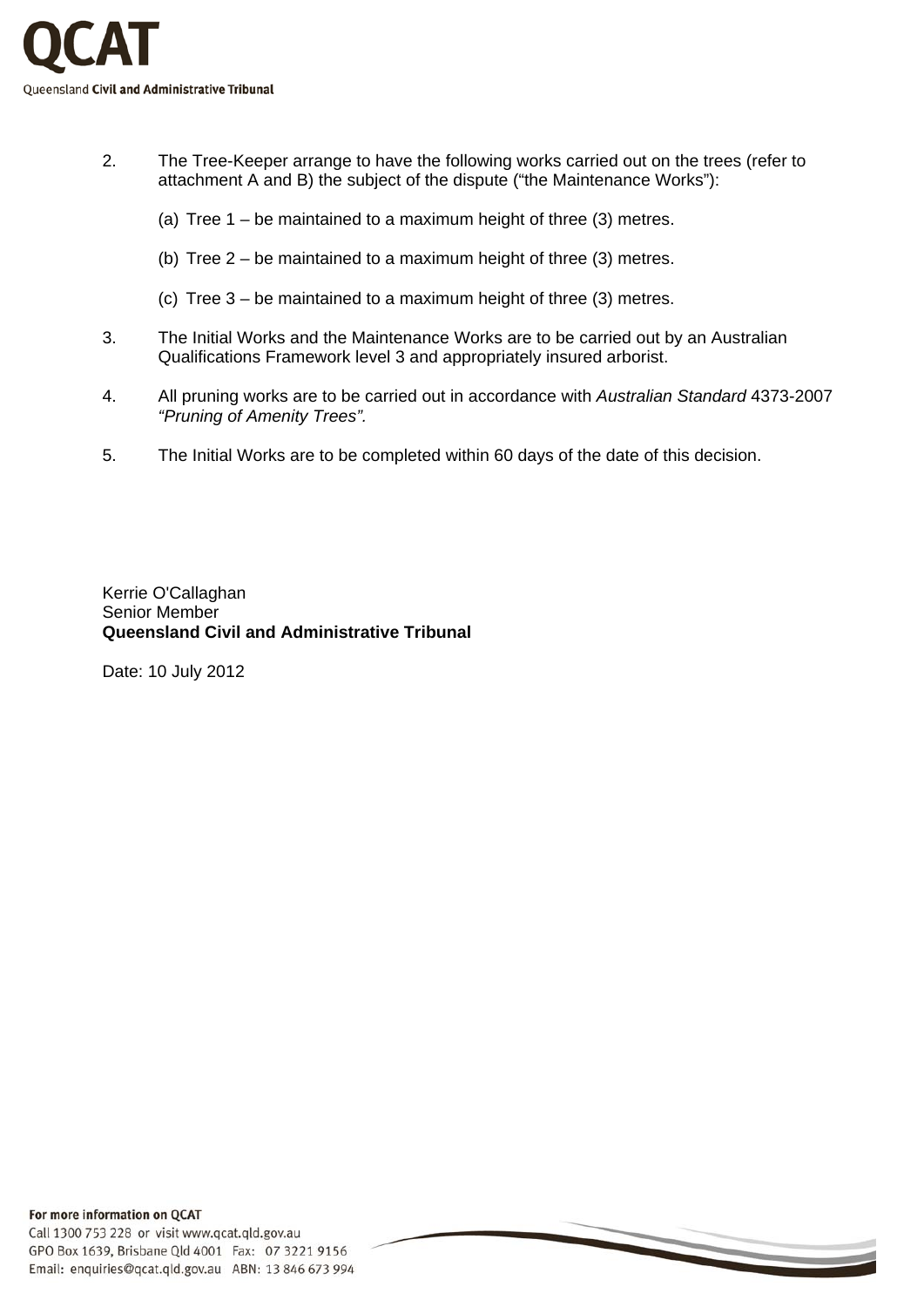

## Attachment A - Map



For more information on QCAT Call 1300 753 228 or visit www.qcat.qld.gov.au GPO Box 1639, Brisbane Qld 4001 Fax: 07 3221 9156 Email: enquiries@qcat.qld.gov.au ABN: 13 846 673 994